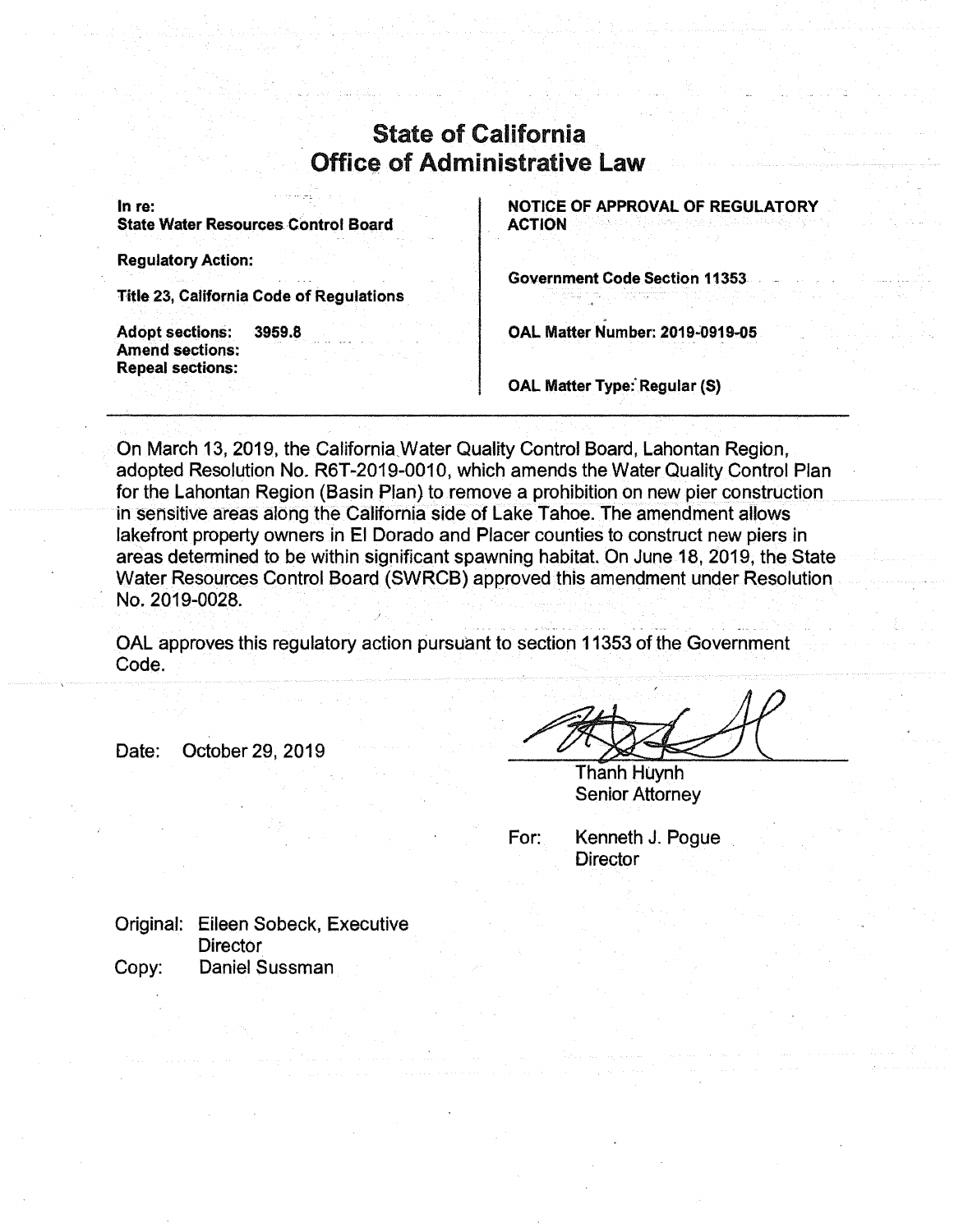| STD, 400 (REV. 01-2013)<br>NOTICE FILE NUMBER<br><b>OAL FILE</b>                                                                                                                                                                                                                                                                                                                                                                                                                                                                                                            | NOTICE PUBLICATION REGULATIONS SUBMISSION   | REGULATORY ACTION NUMBER                                                                               | <b>EMERGENCY NUMBER</b>                                                             | ENDORSED - FILED                                                      |
|-----------------------------------------------------------------------------------------------------------------------------------------------------------------------------------------------------------------------------------------------------------------------------------------------------------------------------------------------------------------------------------------------------------------------------------------------------------------------------------------------------------------------------------------------------------------------------|---------------------------------------------|--------------------------------------------------------------------------------------------------------|-------------------------------------------------------------------------------------|-----------------------------------------------------------------------|
| <b>NUMBERS</b><br>Z-                                                                                                                                                                                                                                                                                                                                                                                                                                                                                                                                                        |                                             | $19 - 0919 - 0$<br>$\mathcal{D}$                                                                       | B                                                                                   | in the office of the Secretary of State<br>of the State of California |
|                                                                                                                                                                                                                                                                                                                                                                                                                                                                                                                                                                             |                                             | For use by Office of Administrative Law (OAL) only                                                     |                                                                                     |                                                                       |
|                                                                                                                                                                                                                                                                                                                                                                                                                                                                                                                                                                             |                                             |                                                                                                        |                                                                                     | <b>OCT 2.9 2019</b>                                                   |
|                                                                                                                                                                                                                                                                                                                                                                                                                                                                                                                                                                             |                                             |                                                                                                        | ZOI9 SEP 19 P 3:50                                                                  |                                                                       |
|                                                                                                                                                                                                                                                                                                                                                                                                                                                                                                                                                                             |                                             |                                                                                                        |                                                                                     |                                                                       |
|                                                                                                                                                                                                                                                                                                                                                                                                                                                                                                                                                                             |                                             |                                                                                                        | ADMINISTRATIVE LAW                                                                  |                                                                       |
|                                                                                                                                                                                                                                                                                                                                                                                                                                                                                                                                                                             |                                             |                                                                                                        |                                                                                     |                                                                       |
|                                                                                                                                                                                                                                                                                                                                                                                                                                                                                                                                                                             |                                             |                                                                                                        |                                                                                     |                                                                       |
| <b>NOTICE</b>                                                                                                                                                                                                                                                                                                                                                                                                                                                                                                                                                               |                                             |                                                                                                        | <b>REGULATIONS</b>                                                                  | <b>AGENCY FILE NUMBER (If any)</b>                                    |
| <b>AGENCY WITH RULEMAKING AUTHORITY</b><br><b>State Water Resources Control Board</b>                                                                                                                                                                                                                                                                                                                                                                                                                                                                                       |                                             |                                                                                                        |                                                                                     | 2019-0028                                                             |
| A. PUBLICATION OF NOTICE (Complete for publication in Notice Register)                                                                                                                                                                                                                                                                                                                                                                                                                                                                                                      |                                             |                                                                                                        |                                                                                     |                                                                       |
| 1. SUBJECT OF NOTICE                                                                                                                                                                                                                                                                                                                                                                                                                                                                                                                                                        |                                             | TITLE(S)                                                                                               | <b>FIRST SECTION AFFECTED</b>                                                       | 2. REQUESTED PUBLICATION DATE                                         |
| 3. NOTICE TYPE                                                                                                                                                                                                                                                                                                                                                                                                                                                                                                                                                              |                                             |                                                                                                        | <b>TELEPHONE NUMBER</b>                                                             | FAX NUMBER (Optional)                                                 |
| Notice re Proposed<br>Other<br><b>Regulatory Action</b>                                                                                                                                                                                                                                                                                                                                                                                                                                                                                                                     |                                             | 4. AGENCY CONTACT PERSON                                                                               |                                                                                     |                                                                       |
| <b>ACTION ON PROPOSED NOTICE</b><br><b>OAL USE</b><br>Approved as                                                                                                                                                                                                                                                                                                                                                                                                                                                                                                           | Approved as                                 | Disapproved/                                                                                           | NOTICE REGISTER NUMBER                                                              | <b>PUBLICATION DATE</b>                                               |
| ONLY<br>Submitted                                                                                                                                                                                                                                                                                                                                                                                                                                                                                                                                                           | Modified                                    | Withdrawn                                                                                              |                                                                                     |                                                                       |
| B. SUBMISSION OF REGULATIONS (Complete when submitting regulations)                                                                                                                                                                                                                                                                                                                                                                                                                                                                                                         |                                             |                                                                                                        |                                                                                     |                                                                       |
| 1a. SUBJECT OF REGULATION(S)<br>Lahontan RWQCB Basin Plan Update                                                                                                                                                                                                                                                                                                                                                                                                                                                                                                            |                                             |                                                                                                        |                                                                                     | 1b. ALL PREVIOUS RELATED OAL REGULATORY ACTION NUMBER(S)              |
|                                                                                                                                                                                                                                                                                                                                                                                                                                                                                                                                                                             |                                             |                                                                                                        |                                                                                     |                                                                       |
|                                                                                                                                                                                                                                                                                                                                                                                                                                                                                                                                                                             |                                             |                                                                                                        |                                                                                     |                                                                       |
| 2. SPECIFY CALIFORNIA CODE OF REGULATIONS TITLE(S) AND SECTION(S) (Including title 26, if toxics related)<br><b>SECTION(S) AFFECTED</b>                                                                                                                                                                                                                                                                                                                                                                                                                                     | <b>ADOPT</b><br>3959,8                      |                                                                                                        |                                                                                     |                                                                       |
| (List all section number(s)<br>individually. Attach                                                                                                                                                                                                                                                                                                                                                                                                                                                                                                                         | <b>AMEND</b>                                |                                                                                                        |                                                                                     |                                                                       |
|                                                                                                                                                                                                                                                                                                                                                                                                                                                                                                                                                                             |                                             |                                                                                                        |                                                                                     |                                                                       |
|                                                                                                                                                                                                                                                                                                                                                                                                                                                                                                                                                                             | <b>REPEAL</b>                               |                                                                                                        |                                                                                     |                                                                       |
|                                                                                                                                                                                                                                                                                                                                                                                                                                                                                                                                                                             |                                             |                                                                                                        |                                                                                     |                                                                       |
| Regular Rulemaking (Gov.<br>Code §11346)                                                                                                                                                                                                                                                                                                                                                                                                                                                                                                                                    |                                             | Certificate of Compliance: The agency officer named                                                    | <b>Emergency Readopt (Gov.</b>                                                      | <b>Changes Without Regulatory</b>                                     |
| Resubmittal of disapproved or                                                                                                                                                                                                                                                                                                                                                                                                                                                                                                                                               |                                             | below certifies that this agency complied with the<br>provisions of Gov. Code 5511346.2-11347.3 either | Code, 511346.1(h))                                                                  | Effect (Cal. Code Regs., title<br>1,5100)                             |
| withdrawn nonemergency<br>filing (Gov. Code §§11349.3,                                                                                                                                                                                                                                                                                                                                                                                                                                                                                                                      | within the time period required by statute. | before the emergency regulation was adopted or                                                         | File & Print                                                                        | Print Only                                                            |
| 11349.4).<br>Emergency (Gov. Code,                                                                                                                                                                                                                                                                                                                                                                                                                                                                                                                                          | Resubmittal of disapproved or withdrawn     |                                                                                                        | X Other (Specify) GOVt Code § 11353                                                 |                                                                       |
| \$11346.1(b)                                                                                                                                                                                                                                                                                                                                                                                                                                                                                                                                                                | emergency filing (Gov. Code, 511346.1)      |                                                                                                        |                                                                                     |                                                                       |
|                                                                                                                                                                                                                                                                                                                                                                                                                                                                                                                                                                             |                                             |                                                                                                        |                                                                                     |                                                                       |
| Effective January 1, April 1, July 1, or                                                                                                                                                                                                                                                                                                                                                                                                                                                                                                                                    | Effective on filing with                    | §100 Changes Without                                                                                   | Effective                                                                           |                                                                       |
| October 1 (Gov. Code §11343.4(a))                                                                                                                                                                                                                                                                                                                                                                                                                                                                                                                                           | Secretary of State                          | <b>Regulatory Effect</b>                                                                               | $\times$<br>other (Specify)<br>APPROVAL OR CONCURRENCE BY, ANOTHER AGENCY OR ENTITY | (upon approval) Govt Code § 11353                                     |
| Department of Finance (Form STD. 399) (SAM §6660)                                                                                                                                                                                                                                                                                                                                                                                                                                                                                                                           |                                             |                                                                                                        | <b>Fair Political Practices Commission</b>                                          | <b>State Fire Marshal</b>                                             |
| Other (Specify)                                                                                                                                                                                                                                                                                                                                                                                                                                                                                                                                                             |                                             |                                                                                                        |                                                                                     |                                                                       |
|                                                                                                                                                                                                                                                                                                                                                                                                                                                                                                                                                                             |                                             | <b>TELEPHONE NUMBER</b>                                                                                | <b>FAX NUMBER (Optional)</b>                                                        | E-MAIL ADDRESS (Optional)                                             |
|                                                                                                                                                                                                                                                                                                                                                                                                                                                                                                                                                                             |                                             | (530) 542-5466                                                                                         | (530) 544-2271                                                                      | daniel.sussman@waterboards.ca.ge                                      |
| I certify that the attached copy of the regulation(s) is a true and correct copy<br>of the regulation(s) identified on this form, that the information specified on this form<br>is true and correct, and that I am the head of the agency taking this action,                                                                                                                                                                                                                                                                                                              |                                             |                                                                                                        |                                                                                     | <b>ENDORSED APPROVED</b>                                              |
| additional sheet if needed.)<br>TITLE(S)<br>23<br>3. TYPE OF FILING<br>4. ALL BEGINNING AND ENDING DATES OF AVAILABILITY OF MODIFIED REGULATIONS AND/OR MATERIAL ADDED TO THE RULEMAKING FILE (Cal. Code Regs. title 1, 544 and Gov. Code 511347.1)<br>5. EFFECTIVE DATE OF CHANGES (Gov. Code, 65 11343.4, 11346.1(d); Cal. Code Regs., title 1, 5100)<br>6. CHECK IF THESE REGULATIONS REQUIRE NOTICE TO, OR REVIEW, CONSULTATION,<br>7. CONTACT PERSON<br>Daniel Sussman<br>8.<br>or a designee of the head of the agency, and am authorized to make this certification. |                                             | DATE                                                                                                   |                                                                                     | For use by Office of Administrative Law (OAL) only                    |
| SIGNATURE OF AGENCY HEAD OR DESIGNEE<br>TYPED NAME AND TITLE OF SIGNATO                                                                                                                                                                                                                                                                                                                                                                                                                                                                                                     |                                             |                                                                                                        |                                                                                     | OCT 29<br>2019<br>Office of Administrative Law                        |